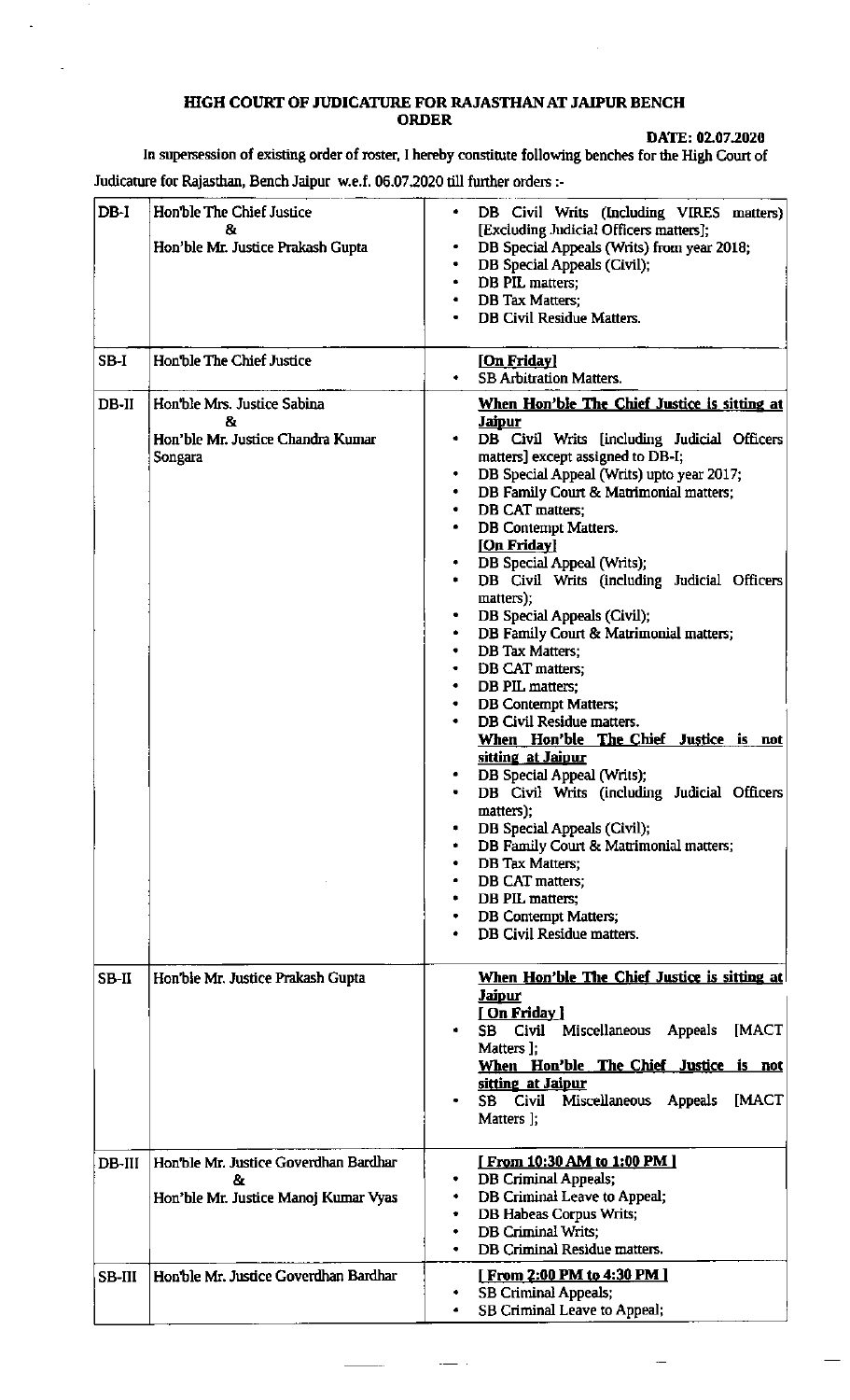| SB-IV<br>SB-V | Hon'ble Mr. Justice Pankaj Bhandari<br>Hon'ble Mr. Justice S. P. Sharma | SB Criminal Misc. Bails u/s 439 of Cr.P.C;<br>٠<br>SB Criminal Miscellaneous Bails u/s 438 of<br>$Cr.P.C.$ ;<br>SB Criminal Appeals u/s 14-A of SC & ST<br>(POA) Act relalting to Bails.                                                                                                                                                                                                                                                                                                                                                                                       |
|---------------|-------------------------------------------------------------------------|--------------------------------------------------------------------------------------------------------------------------------------------------------------------------------------------------------------------------------------------------------------------------------------------------------------------------------------------------------------------------------------------------------------------------------------------------------------------------------------------------------------------------------------------------------------------------------|
|               |                                                                         | SB Civil Misc. Writs [Transport matters; Election<br>٠<br>Academic & Admission<br>matters;<br>matters;<br>Panchayat Act; Electricity matters; Municipalities<br>Act; UIT Act; Housing Board; Agricultural<br>Produce marketing Act; Indian Stamps Act];<br>SB Civil Sales Tax Revisions.<br>SB Civil Contempt matters.<br>Company matters.                                                                                                                                                                                                                                     |
| SB-VI         | Hon'ble Mr. Justice Ashok Kumar Gaur                                    | SB Civil Service Writs [Disciplinary proceedings<br>۰<br>Penalties:<br><b>Matters</b><br>relating<br>8.<br>to<br>removal/dismissal/<br>termination/compulsory<br>retirement from service; Reversions; Salary &<br>Allowances; Selection Scales; Matters relating to<br>Industrial Disputes Act; Trade Union Act;<br>Workmen Compensation Act; Employee State<br>Factories Act; Employees<br>Insurance Act,<br>Provident Fund & Misc Provision Act; Payment<br>of Gratuity Act; Payment of Bonus Act; Payment<br>of Wages Act; Contract Labour (regulation of<br>Payment) Act]. |
|               | SB-VII   Hon'ble Mr. Justice Inderjeet Singh                            | SB Civil Service Writs [Matters relating to<br>۰<br>recruitment; reservation in service; regularisation<br>and absorption of employees; Promotions;<br>Seniority; Transfer; Pension matters; Retirement<br>benefits; Voluntary retirements; and all residue<br>matters].                                                                                                                                                                                                                                                                                                       |
| SB-<br>VIII   | Hon'ble Mr. Justice Abhay Chaturvedi                                    | <b>SB Civil First Appeals;</b><br>SB Civil Second Appeals;<br>٠<br><b>SB Civil Revisions.</b>                                                                                                                                                                                                                                                                                                                                                                                                                                                                                  |
| SB-IX         | Hon'ble Mr. Justice Narendra Singh<br><b>Dhaddha</b>                    | When Hon'ble The Chief Justice is sitting at<br><u>Jaipur</u><br>SB Civil Miscellaneous Appeals;<br><b>SB Civil Residue matters.</b><br>[On Friday]<br>SB Civil Miscellaneous Appeals [ Non-MACT<br>Matters];<br>SB Civil Residue matters.<br>When Hon'ble The Chief Justice is not<br>sitting at Jaipur<br>SB Civil Miscellaneous Appeals [ Non-MACT<br>Matters];<br>SB Civil Residue matters.                                                                                                                                                                                |
| $SB-X$        | Hon'ble Mr. Justice Mahendar Kumar<br>Goyal                             | SB Civil Misc. Writs [Civil Court Orders, Rent<br>٠<br>Control Act, Eviction, Mines & Minerals; Land<br>Acquisition; Land Revenue & Tenancy; Board of<br>Revenue; Wakf Matters; Colonisation; JDA and<br>all residue matters].                                                                                                                                                                                                                                                                                                                                                 |
| SB-XI         | Hon'ble Mr. Justice Satish Kumar Sharma                                 | SB Criminal Miscellaneous Petitions u/s 482 of<br>۰<br>Cr.P.C.;<br><b>SB Criminal Writs.</b>                                                                                                                                                                                                                                                                                                                                                                                                                                                                                   |
|               | SB-XII   Hon'ble Mr. Justice Manoj Kumar Vyas                           | [From 2:00 PM to 4:30 PM]<br><b>SB Criminal Revisions;</b><br><b>SB Criminal Residue Matters.</b>                                                                                                                                                                                                                                                                                                                                                                                                                                                                              |

 $\ddot{\phantom{1}}$ 

 $\mathcal{A}^{\mathcal{A}}$ 

 $\hat{\boldsymbol{\beta}}$ 

**CHIEF JUSTICE** 

 $\bar{z}$ 

 $\overline{\phantom{a}}$ 

 $-$ 

 $\sim$   $\sim$ 

 $\sim$ 

 $\hat{\mathcal{A}}$ 

 $- - - - - -$ 

 $\frac{1}{2}$ 

 $\boldsymbol{\cdot}$